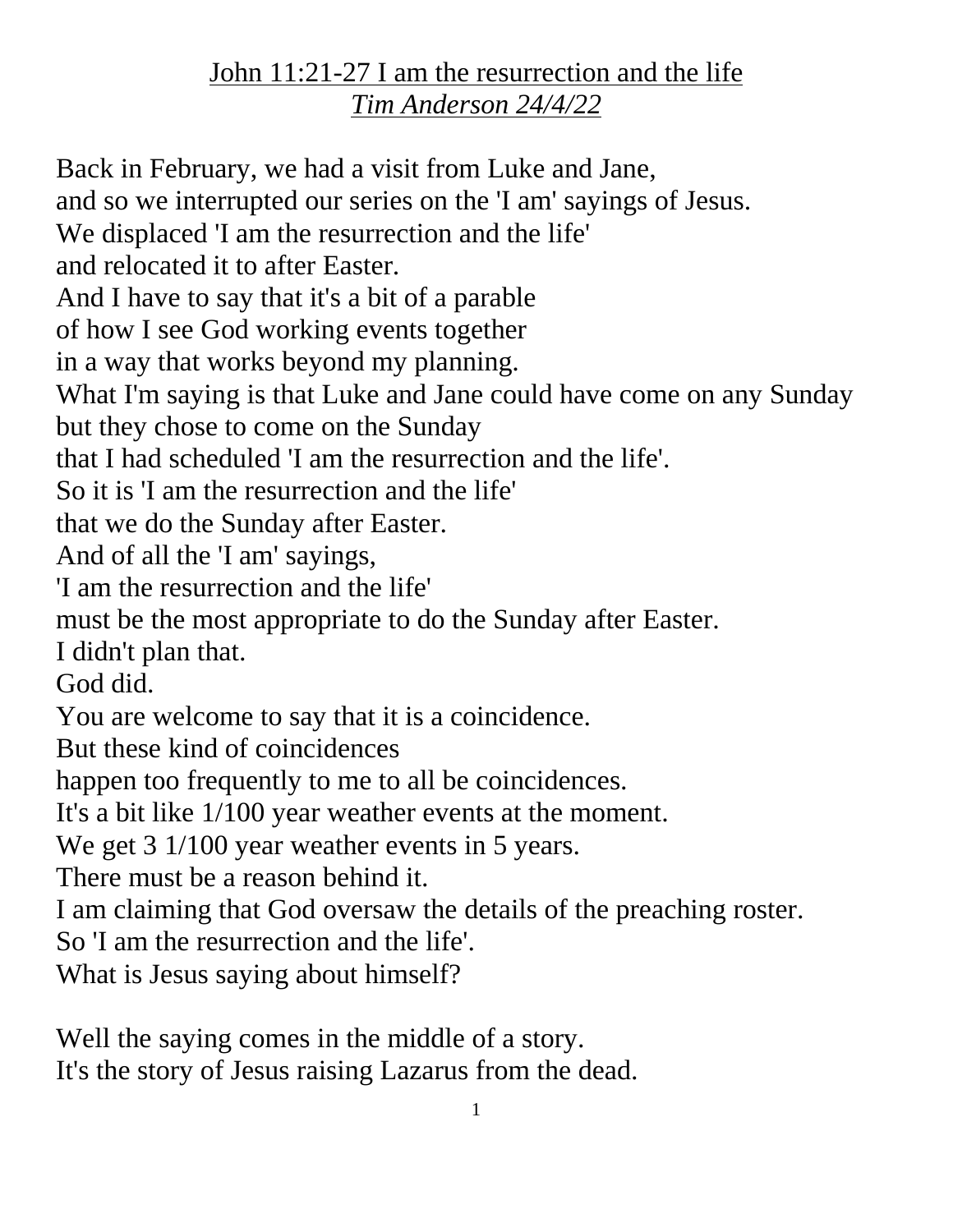I preached that story here in 2018, so I'm not going to consider the whole story in detail. We'll focus on the 'I am' saying. But we can say that the broader event bears on the 'I am' saying. If it wasn't for Lazarus, Jesus wouldn't have been talking about resurrection. But Jesus is talking about far more than raising Lazarus. Lazarus is just a bit of a foretaste of what Jesus is talking about. Let me put it starkly. When Jewish people talked about resurrection, they were not talking about what happened to Lazarus. Does that sound strange to you? If it does, it's because we have tended to get a bit lazy in the way we talk about things. 11:23 "Jesus said to Martha, "You brother will rise again."" Martha didn't take it from what Jesus said, that he was about to raise Lazarus back to life. She took it that Jesus was comforting her with words of trust in God's promises for the future. We might do the same thing at a funeral. Dorothy Glover died a few months ago. We comforted one another by telling each other, "She was a woman of great faith in the Lord Jesus. She might have died. But we know that she will rise again. She knew that she would rise again. Death had no fear for her." Martha heard Jesus saying something like that. And I think she was not mistaken. Jesus was saying something like that.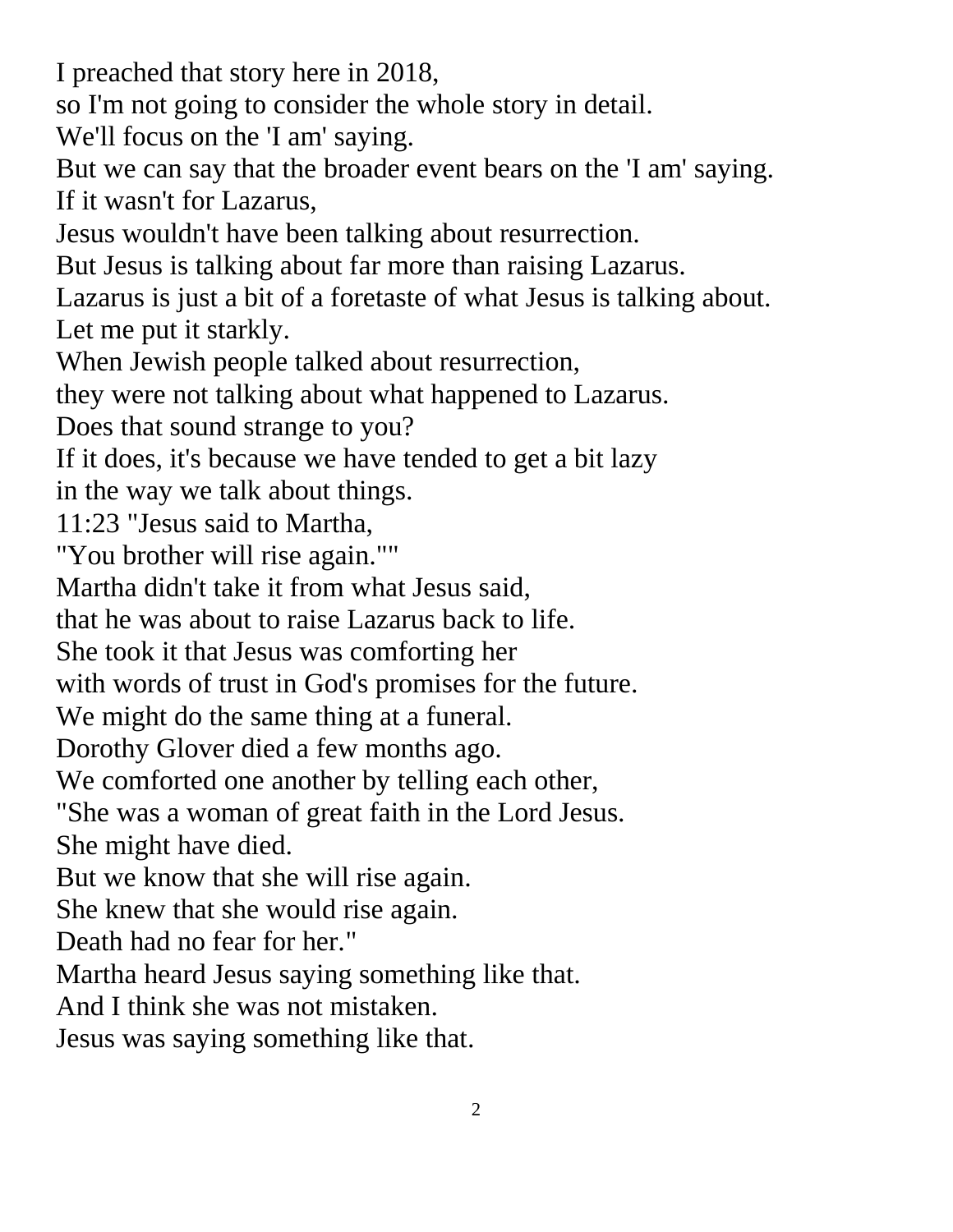The difference for Martha compared to us

is that it wasn't immediately clear to a first century Jew

that there was going to be a resurrection at the end of the world.

The Pharisees believed and taught that there would be a resurrection.

The Sadducees believed and taught that there would not be a resurrection.

In Matt 22, the Pharisees and the Sadducees try to enlist Jesus in their argument with one another.

And Jesus comes down clearly on the side of the Pharisees.

There is going to be a resurrection.

And Martha is on the same page as Jesus.

11:24 "I know that he will rise in the resurrection at the last day."

Whether Martha had picked that up from Jesus in earlier conversations, or whether her faith in God just made her sure that God raised the dead,

I'm not sure.

But for whatever reason, Martha had faith in the resurrection.

But what happened to Lazarus was not the resurrection.

Lazarus was raised to life,

but at some point he died again.

At the resurrection at the end of the age,

people are raised never to die again.

People are raised to live in the new heavens and the new earth.

Our bodies will be different then.

We won't get old or get sick.

We will live with God in the new creation forever.

That's what the resurrection is.

So when Jesus says, "I am the resurrection and the life",

he's not saying anything radical about what's going to happen in the future. The radical thing is who is going to do it.

Jesus is the resurrection and the life.

The natural thing for Martha to believe is that God would raise the dead. Jesus says, "I am the resurrection".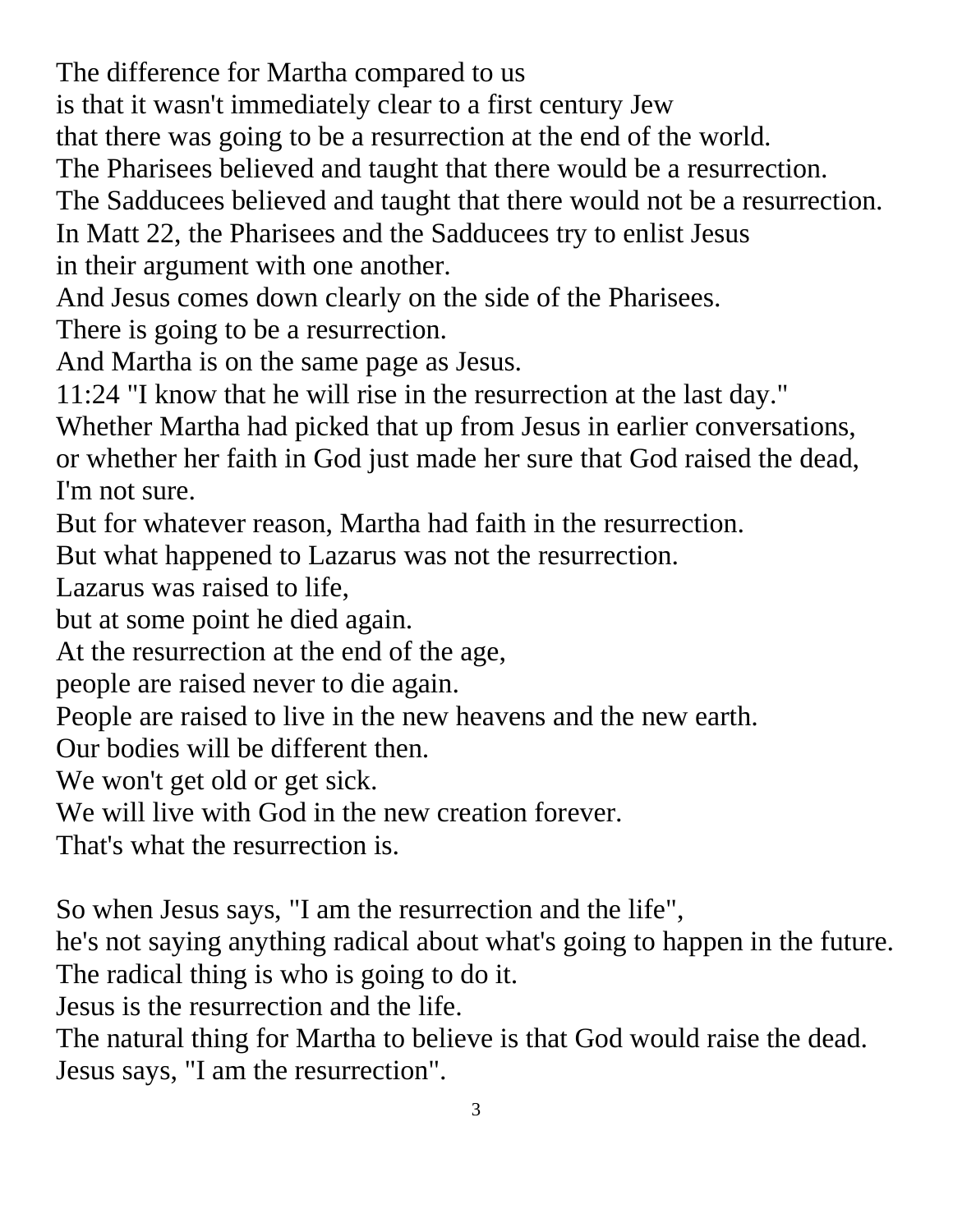When Jesus says, "Do you believe this?" to Martha, he's not asking her whether she believes in the resurrection. He's asking her does she believe that he is going to do it. Jesus is the one who will raise the dead at the end of the age. Do you believe this?

Jesus goes on to say, "The one who believes in me will live, even though they die; and whoever lives by believing in me will never die." This is telling us that participation in the resurrection comes by believing in Jesus. There is neither resurrection nor eternal life outside of Jesus. Now in a pluralist and multicultural country, statements of Jesus like this jar for many people. How can you say that your way is the only way? Not everyone was born into a house where they were taught to follow Jesus. No doubt you like me have heard comments like that. Now Jesus comments here are not a one off. We looked at another 'I am' saying of Jesus. "I am the way the truth and the life, no one comes to the Father except through me." The claim is just as exclusive. Jesus is not at all shy about making exclusive claims. So I want to spend a few minutes thinking about how that can work in with ideas of tolerance and religious freedom. Tolerance means letting other people do things the way they want to do them. Some people are going to want to practice religions that are not Christianity.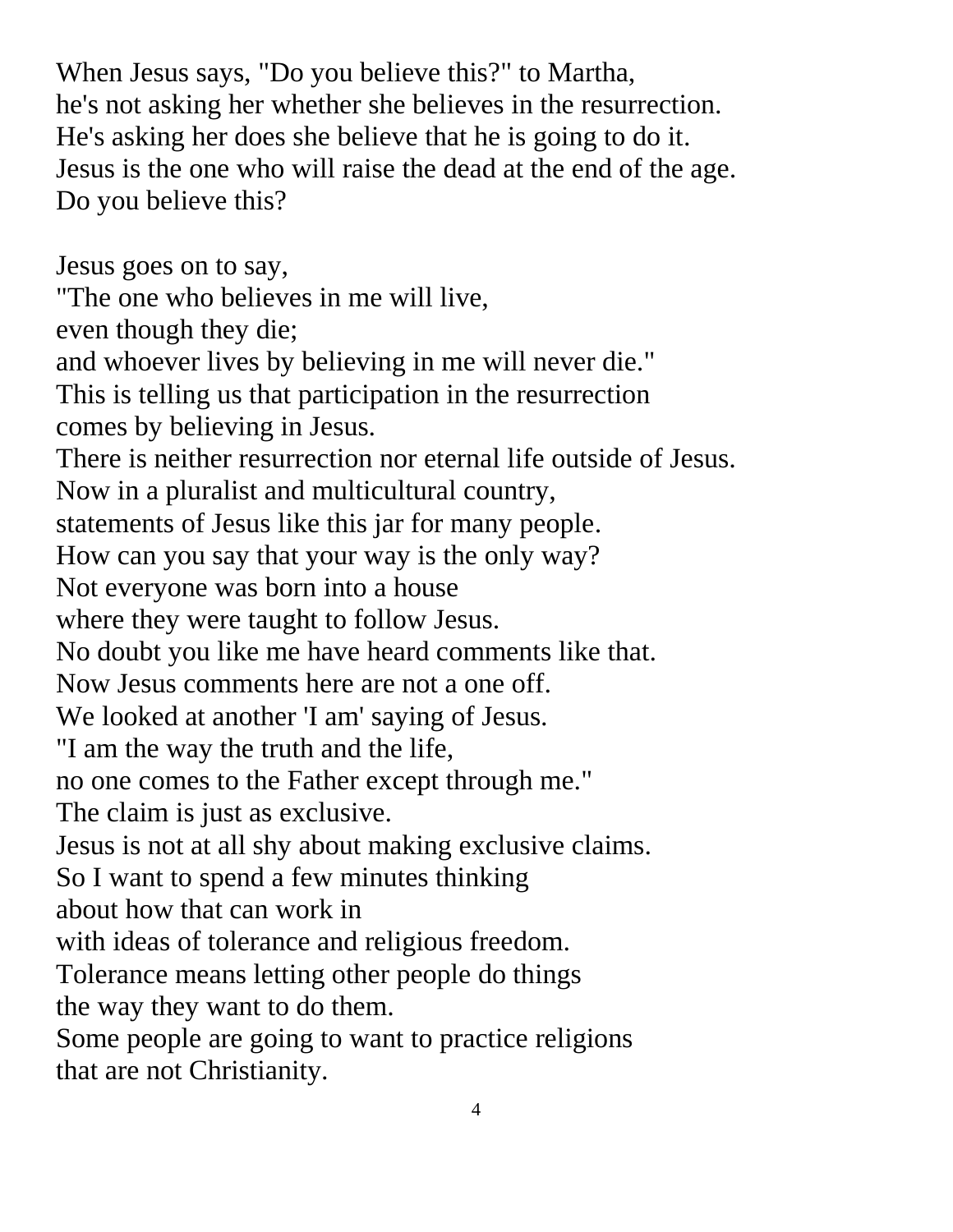You have migrants from India, Some people are going to want to build a Hindu temple. You have migrants from Asia, some people are going to want to build a Buddhist temple. You have migrants from the Middle East, some people are going to want to build a Mosque. Can Christian believer that you need to believe in Jesus to have eternal life and at the same time believe that it's OK to build places of worship of other religions? I think the answer is yes. I'm not saying that Christians always behave that way. Particularly when it comes to the building of Mosques. Sometimes there will be Christians who will protest. They will say, "Australia is a Christian Country. We shouldn't build Mosques here." Or "Muslims don't allow Christians to build churches in their countries. So why should we let them build Mosques here?" Or "Muslims would like to gain power in Australia and restrict people practicing the Christian faith here, so why should we allow them to gain a toe hold?" But you see it's actually one of the big differences between the Old Testament and the New Testament. In the Old Testament, God's people were told to outlaw the worship of other gods in the nation. If you were a king of Israel and you allowed people to continue to worship Canaanite gods, then that was a failing. You were not doing your kingly duty in building a nation that feared the one true God. But in the New Testament, this all changes. Jesus seeks to persuade people to follow him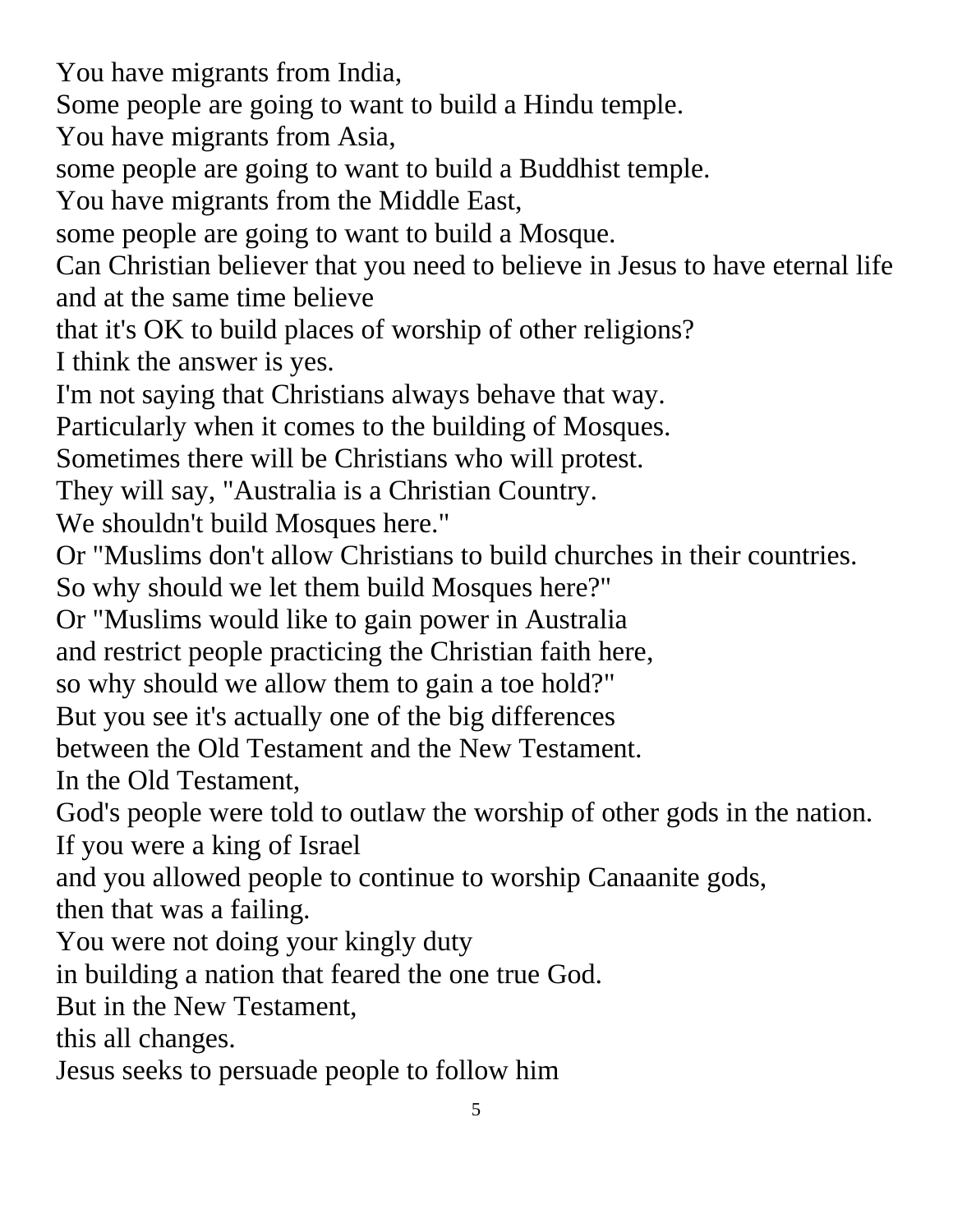to live by his teaching.

But he never forces anyone.

You remember the week prior to Easter,

we read the story of Jesus telling Peter to put his sword away.

Jesus was not interested in Peter using force to defend Jesus.

And he's not interested in us using force

to defend his teaching or his ways.

So Moslems don't allow Christians to build churches in their countries.

That's true in many Muslim countries.

But you see Muslims do believe in converting people by force.

The Koran tells them that's a good thing to do.

We don't believe in converting people by force.

And that's why we don't seek to restrict their worship.

Is Australia a Christian country?

No it's not.

We certainly don't tell people before they migrate here

that they are migrating to a Christian nation.

Do Christians even believe in Christian countries?

No we probably shouldn't.

When Jesus says, "The one who believes in me will live"

I think he's saying that it's an individual choice.

It's not really a decision that we make as a nation.

The reason that Jesus left us in churches

is so that the church could be an outpost of his kingdom in the world.

He's expecting the church to bear witness to his resurrection life,

not the nations that we live in.

The nations will be mixed.

Some will believe,

others will not.

But Christians bear witness to the Lord Jesus

who is the resurrection and life.

What about if Muslims gain a toehold here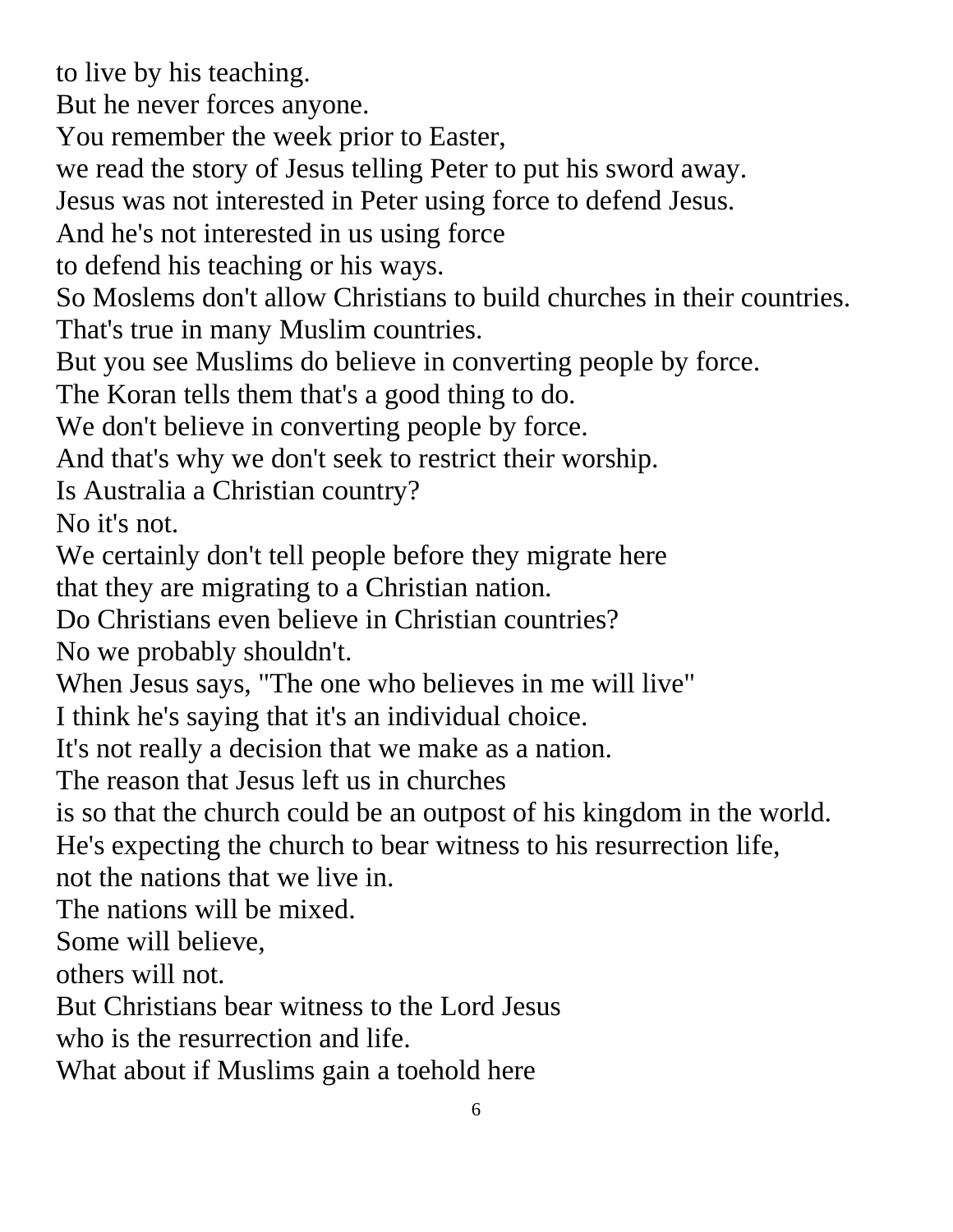then they will try to restrict our worship of the Lord Jesus? Well we just have to trust that if we do things Jesus' way, then he will look after the results.

There is something compelling

about presenting something to people and not forcing them.

The flip side of that is that there is something off putting about people who try to coerce others.

It's the same with communism and democracy.

People in communist countries don't get a choice.

And they want to force other countries to be communist as well.

On the other hand, people in democracies do get a choice.

They have to vote to stay free.

In any election they could vote for someone who would be a dictator. And across history sometimes we do.

Hitler was elected.

It might worry you that over time all the countries in the world would gradually become dictatorships.

But it hasn't happened.

Because there is something compelling about freedom.

And so it is with religious freedom.

There is something compelling

about a religion that commends belief but does not coerce belief.

So we shouldn't worry that we are going to be taken over by Muslims.

God will look after his kingdom.

He won't be defeated.

We can uphold tolerance and religious freedom

and still rest secure in the knowledge that God is building his church.

Well that was a fairly long excursus.

But the point is just to show that when Jesus makes exclusive statements that those who are committed to tolerance and religious freedom don't have to fear those statements.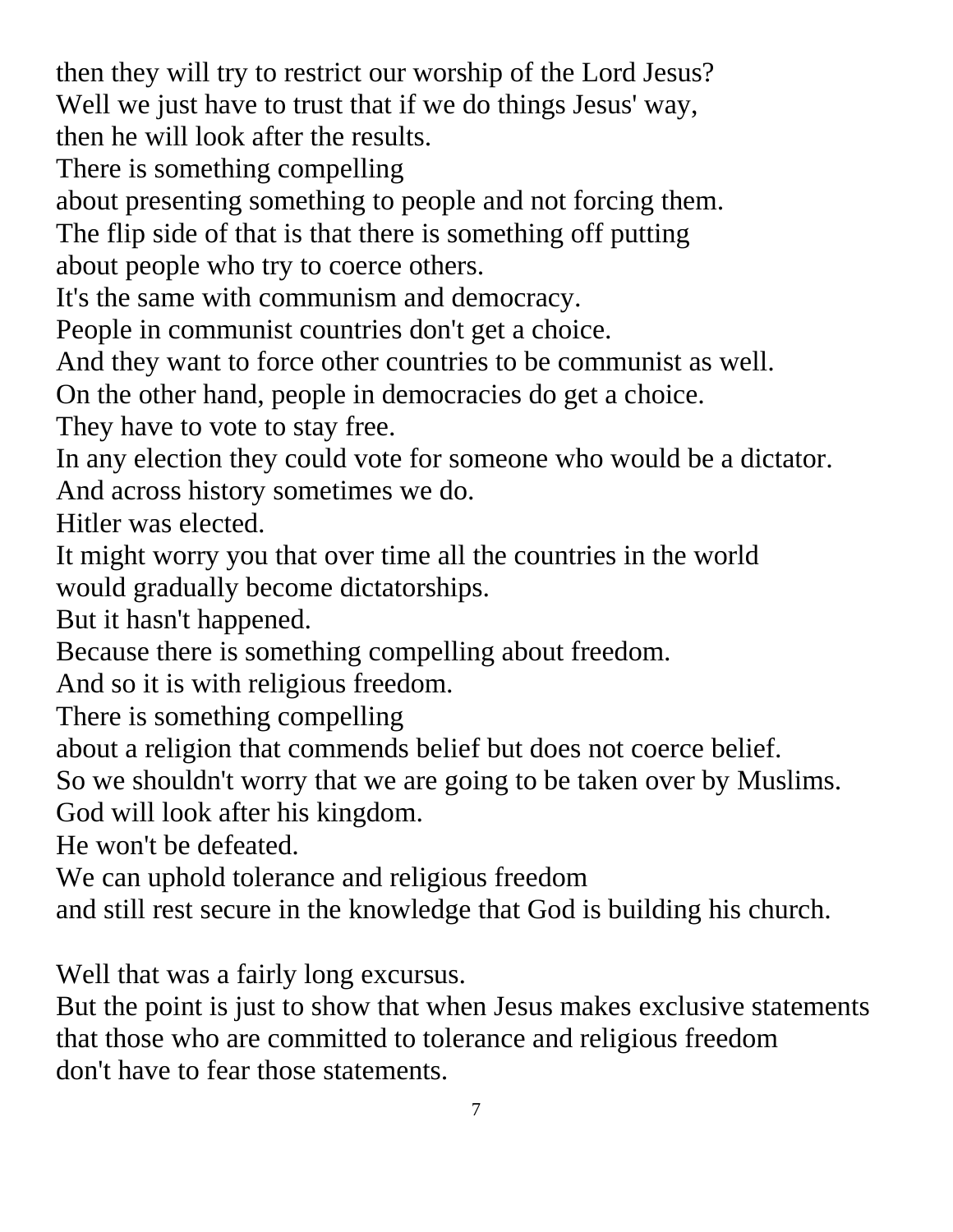But the statements are true

and we need to not just believe them but act like they are true.

The one who believes in Jesus will live even though they die.

And only the one who believes in Jesus will live even though they die.

What does this mean for us?

Well it means that what we do here

has more significance than just a religious club.

Sometimes people say to me,

"I like coming to church because it makes me feel peaceful.

It puts me in the right frame of mind to face the week."

Well that's very nice.

I'm glad about that.

But it's actually not what we are here for.

We are here to proclaim that the resurrection and the life is in Jesus. We must proclaim it

because the resurrection and the life are only found in Jesus.

And sometimes the proclamation of those exclusive claims

won't make you feel peaceful.

They might make you go,

"Oh yeah. We do believe that, don't we?

And I could imagine that some of my friends

would really do a double take if they heard that we believe that."

It's not a feeling of peace.

It's slightly uncomfortable.

Because I know that what I believe

is not going to sit well out in the world.

And yet the world needs to hear it.

It's their one shot at resurrection and life.

I need to embrace a little bit of discomfort.

After all, Jesus embraced more than a little bit of discomfort for me.

OK we've got time for one more issue that this passage raises.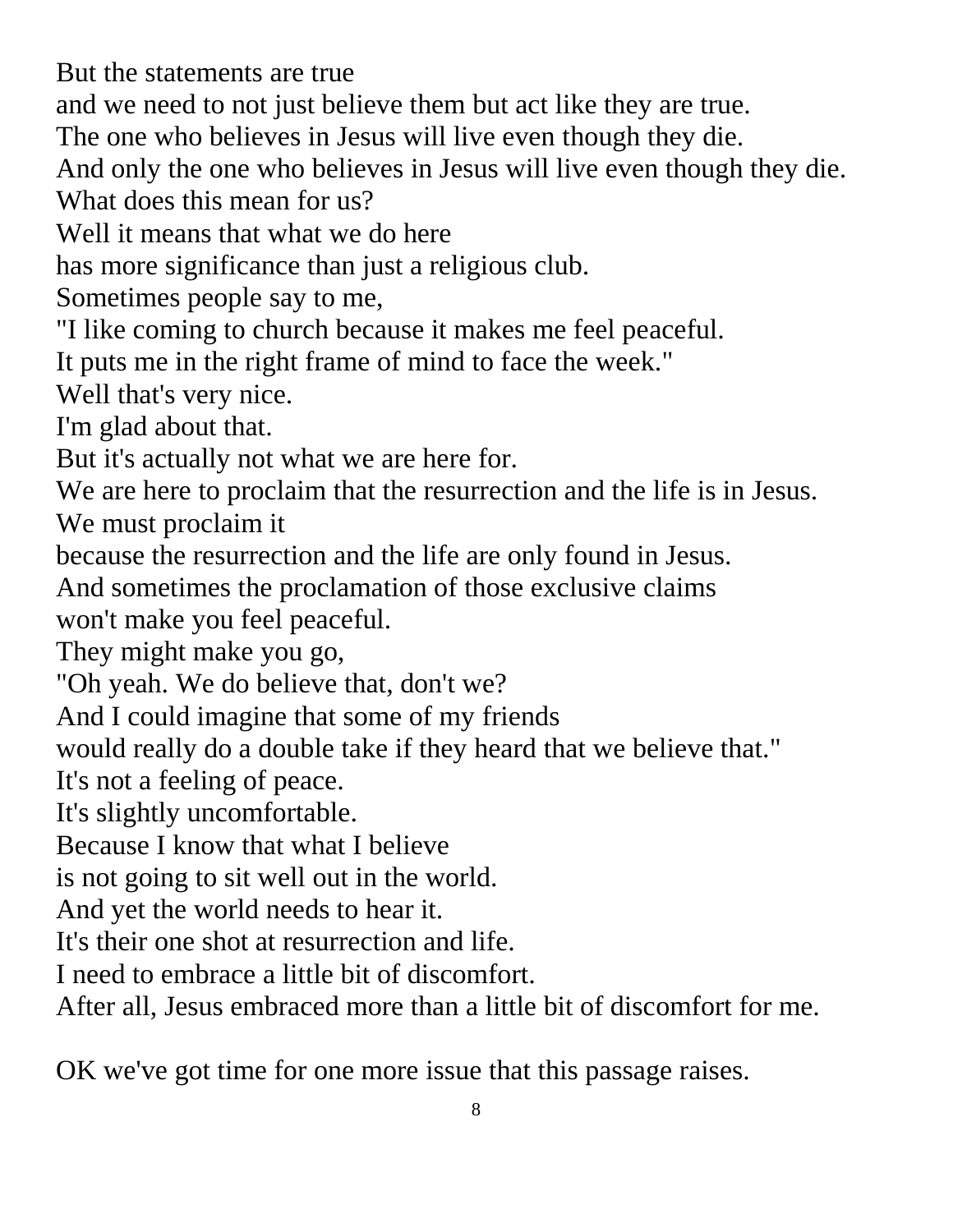11:26 "Whoever lives by believing in me will never die."

What does Jesus mean by this?

It seems like Jesus actually means two separate things by 'resurrection' and 'life'.

The resurrection is something that happens at the end of the age.

All those who have died are raised.

Some are raised to eternal life

which happens with a new improved body in a perfected creation.

Others are raised to be judged.

But the life is something that happens now.

Whoever lives, right now, by believing in me will never die.

Now at a surface level, there's a bit of a challenge for Christians there.

Good faithful Christians we know have died.

I've run their funerals.

If Jesus tarries, one day someone is going to run mine.

But Jesus says,

"Whoever lives by believing in me will never die."

So unless you want to believe that Jesus was mistaken

and given that he's God the Son,

I think that's unlikely,

we need to work out what he means by 'will never die'.

And we also need to work out what he means by 'lives'.

Because it clearly means more than is a breathing thinking human being.

You don't become a breathing thinking human being by believing in Jesus. You become one of them by getting born.

"Whoever lives by believing in me will never die."

Jesus means,

"Whoever has eternal life by believing in me

will never face spiritual death."

I will face physical death

if Jesus takes more than another 50 years to return.

But I will never taste spiritual death.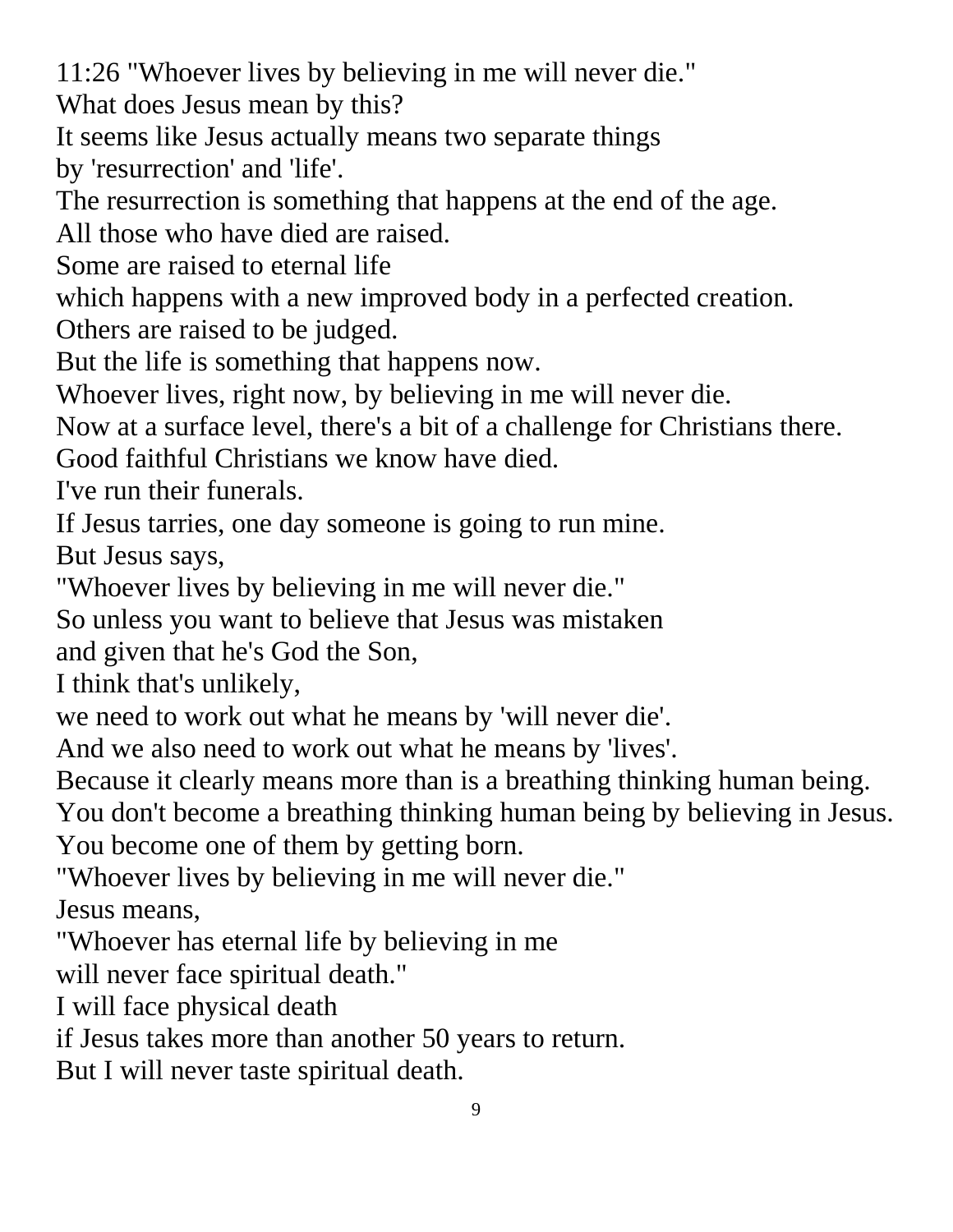When my body dies,

my soul or my spirit whatever you want to call it

lives on.

In Revelation 6, we read of the souls of faithful Christians who have died under the altar in the throne room of God in heaven.

This is while life on this earth is continuing as we currently know it.

The souls of faithful Christians are alive right now with God.

Their bodies might be dead.

But they are alive.

They aren't in their final eternal state.

That waits for the return of Jesus to judge the world.

That's when they get their new bodies.

But their souls are alive right now.

So if you are a believer, you have eternal life right now. You don't have to wait until Jesus returns to have eternal life. You have life that will not stop. It won't be interrupted by your physical death. One day, you will leave your broken body behind on earth. You won't be needing that any more. Your soul will go to be with God in heaven. And then when Jesus returns, you will get a brand new body that is not subject to ageing, sickness or death. Jesus says, "Whoever lives by believing in me will never die."

So let's summarise where we've come today. #1 There is a resurrection of dead on the last day and Jesus is the one who is going to do it. #2 You participate in the resurrection by believing in Jesus and only by believing in Jesus.